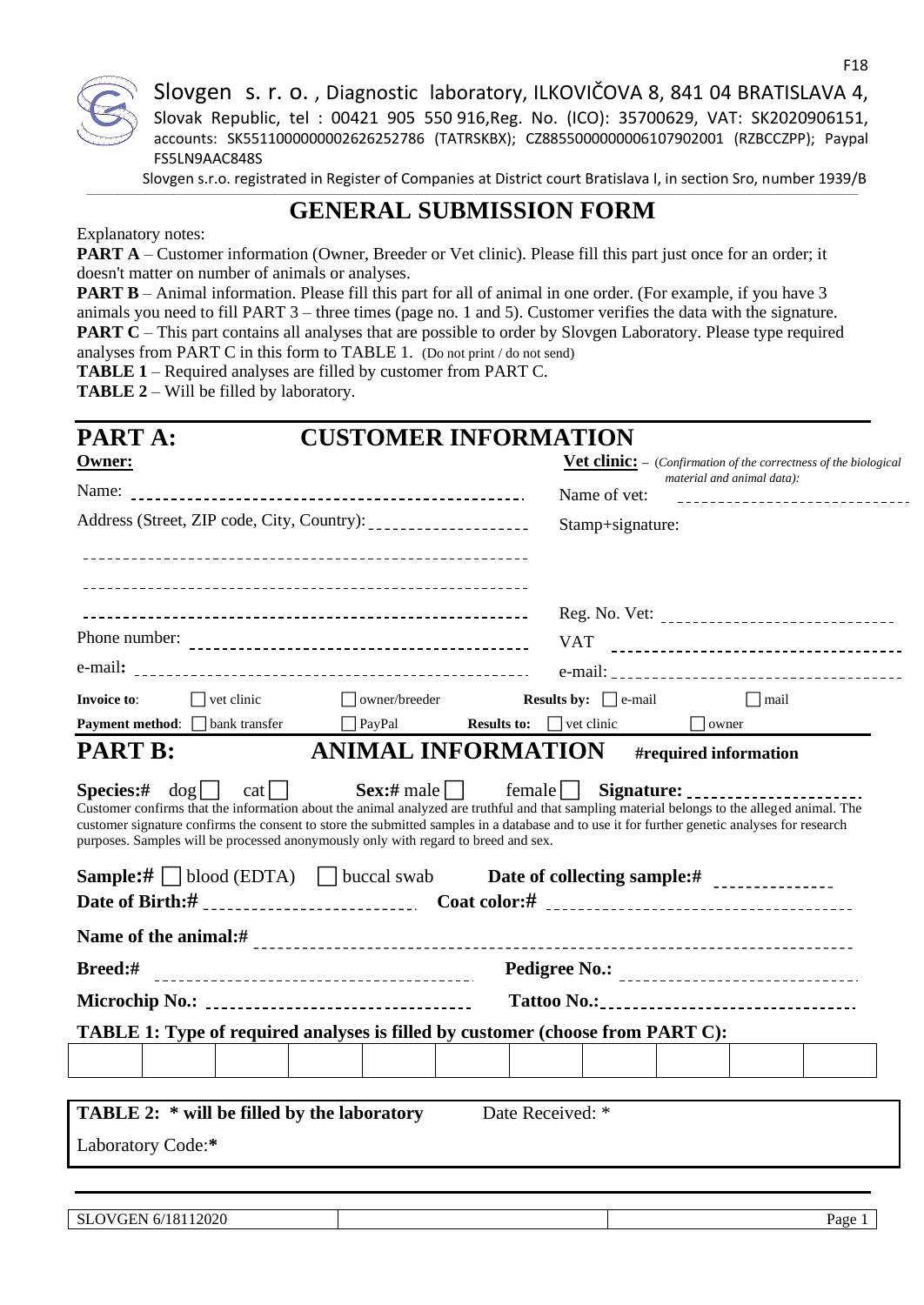

Slovgen s.r.o. registrated in Register of Companies at District court Bratislava I, in section Sro, number 1939/B

# **PART C:** Choose required analyses from table bellow: (do not print / do not send)

| 1) Analyses                | 2) Description                                                                                                                                                                                                 |
|----------------------------|----------------------------------------------------------------------------------------------------------------------------------------------------------------------------------------------------------------|
| <b>AUO-pack 1</b>          | for Australian Shepherd: CEA-SG#, DM-SG#, CMR1, HSF4, NBT, MDR1, NCL6, PRA-prcd                                                                                                                                |
| <b>AUO-pack 2</b>          | for Australian Shepherd: CEA-SG#, DM-SG#, CMR1, HSF4, NBT, MDR1, PRA-prcd                                                                                                                                      |
| <b>AUO-pack 3</b>          | for Australian Shepherd: CEA-SG#, DM-SG#, CMR1, HSF4, MDR1, PRA-prcd                                                                                                                                           |
| <b>BC-pack 1</b>           | for Border Collie: CEA-SG#, GG, IGS, MDR1, NCL5, TNS, SN, Raine                                                                                                                                                |
| <b>BC-pack 2</b>           | for Border Collie: CEA-SG#, GG, IGS, MDR1, TNS, SN, Raine                                                                                                                                                      |
| COL-pack 1                 | COL-pack 1 for Collies: CEA-SG#, DM-SG#, CN-GCS, IPD, JRD, MDR1                                                                                                                                                |
| COL-pack 2                 | COL-pack 2 for Collies: CEA-SG#, DM-SG#, CDPA / CDDY (IVDD), CN-GCS, IPD, MDR1                                                                                                                                 |
| COL-pack 3                 | COL-pack 3 for Collies: CEA-SG#, DM-SG#, CN-GCS, HUU, JRD, IPD, MDR1                                                                                                                                           |
| COL-pack 4                 | COL-pack 4 for Collies: CEA-SG#, DM-SG#, CDPA / CDDY (IVDD), CN-GCS, JRD, IPD,<br>MDR1                                                                                                                         |
| <b>GR-pack 1</b>           | GR-pack 1 for Golden Retriever: ICT-A, GRMD, GR-PRA1, GR-PRA2, PRA-prcd                                                                                                                                        |
| <b>SHET-pack 1</b>         | SHET-pack1: CEA-SG#, DM-SG#, MDR1, PRA-shet, vWDIII                                                                                                                                                            |
| <b>SHET-pack 2</b>         | SHET-pack2: CEA-SG#, DM-SG#, IPD, MDR1, PRA-shet                                                                                                                                                               |
| <b>SHET-pack 3</b>         | SHET-pack3: CEA-SG#, DM-SG#, IPD, MDR1, PRA-shet, vWDIII                                                                                                                                                       |
| <b>SHET-pack 4</b>         | SHET-pack4: CEA-SG#, DMS, DM-SG#, IPD, MDR1, vWDIII                                                                                                                                                            |
| <b>CEA-EVG</b>             | Collie eye anomaly (by cooperating lab EVG Maribor)                                                                                                                                                            |
| <b>CEA-SG</b>              | Collie eye anomaly (partner lab under Slovgen supervision)                                                                                                                                                     |
| <b>CDPA/CDDY</b><br>(IVDD) | CDPA / CDDY (IVDD) - Chondrodysplasia, chondrodystrophy and risk of Intervertebral Disc<br>Disease for Dachshunds, Welsh Corgi, Pekingese, Shih Tzu, Cocker Spaniel, French Bulldog<br>and Beagle.             |
| CJM                        | $CJM - \text{Cardiomyopathy with juvenile mortality}$                                                                                                                                                          |
| <b>CKCSID*</b>             | dry eye curly coat syndrome for Cavalier King Charles Spaniel - congenital keratoconjuctivitis<br>sicca and ichthyosiform dermatosis                                                                           |
| <b>CMO</b>                 | Craniomandibular osteopathy - for terriers                                                                                                                                                                     |
| <b>CMR1</b>                | Canine multifocal retinopathy type 1 in Great Pyrenees, English Mastiffs, Bullmastiffs, Cane<br>Corso, Dogue de Bordeaux, English Bulldog, American Bulldog, Pero se Presa Canario and<br>Australian shepherds |
| $CN*-GCS$                  | Cyclic Neutropenia (CN) - GREY COLLIE SYNDROME - grey collie, smooth and rough<br>collie                                                                                                                       |
| <b>CNM</b>                 | (Centronuclear Myopathy)/ HMLR (Hereditary myopathy of Labrador retrievers)                                                                                                                                    |
| <b>CSNB</b>                | Congenital Stationary Night Blindness for Briard                                                                                                                                                               |
| <b>CYS</b>                 | Cystinuria for Newfoundland dogs and Landseer                                                                                                                                                                  |
| <b>DCM</b>                 | DCM - Dilated Cardiomyopathy, doberman                                                                                                                                                                         |
| <b>Fa VII</b>              | Factor VII deficiency - Deficit faktoru VII (Airedale Terrier, Alaskan Klee Kai (Miniature<br>Alaskan Husky), Giant Schnautzer and Scottish Deerhound)                                                         |
| <b>DM-DogTest-</b>         | Degenerative myelopathy (by cooperating lab <b>DogTest lab</b> )                                                                                                                                               |

**Canine** (results are usually in 5 working days, \* analyses usually took 10-15working days)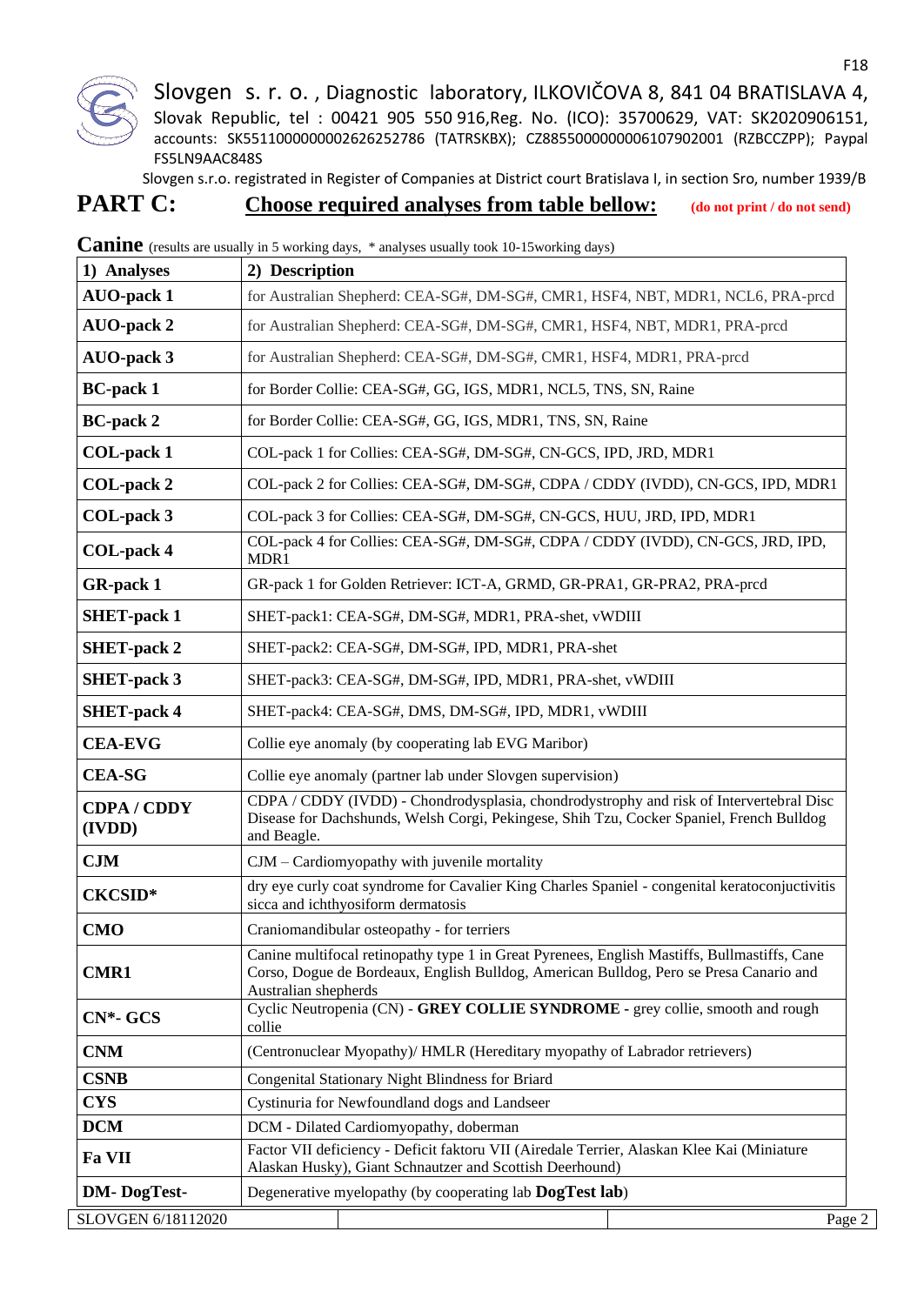

| Slovgen s.r.o. registrated in Register of Companies at District court Bratislava I, in section Sro, number 1939/B |  |
|-------------------------------------------------------------------------------------------------------------------|--|
|                                                                                                                   |  |

| 1) Analyses                  | 2) Description                                                                                                                                                         |
|------------------------------|------------------------------------------------------------------------------------------------------------------------------------------------------------------------|
| partner lab                  |                                                                                                                                                                        |
| <b>DM-SG</b> partner lab     | Degenerative myelopathy (partner lab under Slovgen supervision)                                                                                                        |
| DM - BSP exon 1              | Degenerative myelopathy for Bernese mountain dog                                                                                                                       |
| <b>DMS</b>                   | Dermatomyositis Pan2/MAP3K7CL/DLA-DRB1*002:01 for collies and shelties                                                                                                 |
| <b>DWARF</b>                 | dwarfism (pituary nanism) German shepherds, Saarloos Wolfdogs and Czechoslovakian<br>Wolfdogs                                                                          |
| <b>DWARF-LABR/SD2</b>        | SD2 - skeletal dysplasia 2 for Labrador                                                                                                                                |
| <b>EFS</b>                   | (Episodic Falling Syndrome) for Cavalier King Charles Spaniel                                                                                                          |
| <b>FN</b>                    | Familiar Nephropathy - English Cocker Spaniels                                                                                                                         |
| <b>FUCA</b>                  | Fucosidosis in English Springer Spaniels                                                                                                                               |
| GG                           | Goniodysgenesis and glaucoma for Border Collies, Flat coated retriever, Leonberger, Dandie<br>dinmont terrier, Basset, Magyar Viszla, Golden retriever                 |
| <b>GRMD</b>                  | Golden retriever muscular dystrophy                                                                                                                                    |
| GR-PRA1*                     | for Golden retriever                                                                                                                                                   |
| GR-PRA2*                     | for Golden retriever                                                                                                                                                   |
| HC/HSF4*                     | hereditary cataract Australian shepherd, Staffordshire Bull Terrier a Boston Terrier                                                                                   |
| HEM-P2Y12                    | Hemorrhage - P2Y12 receptor (Greater Swiss Mountain dog)                                                                                                               |
| $HUU*$                       | Hyperuricosuria                                                                                                                                                        |
| ICT-A:                       | Congenital Ichthyosis*for Golden retriever                                                                                                                             |
| <b>IGS</b>                   | Imerslund-Gräsbeck syndrom (Border collie)                                                                                                                             |
| <b>IMGD</b>                  | <b>Inherited Myopathy in Great Danes</b>                                                                                                                               |
| <b>IPD</b>                   | Inflammatory pulmonary disease                                                                                                                                         |
| <b>IVDD</b> (CDPA /<br>CDDY) | Chondrodysplasia, chondrodystrophy and risk of Intervertebral Disc Disease: Dachshunds,<br>Welsh Corgi, Pekingese, Shih Tzu, Cocker Spaniel, French Bulldog and Beagle |
| JLPP*                        | Juvenile Laryngeal Paralysis & Polyneuropathy (JLPP) - Rottweiler, Black Russian Terriers                                                                              |
| <b>JME</b>                   | Juvenile Myoclonic Epilepsy - Rhodesian Ridgeback                                                                                                                      |
| <b>JRD</b>                   | Juvenile renal dysplasia - several breeds                                                                                                                              |
| $L-2-HGA*$                   | L-2-HGA - L-2-hydroxyglutaric aciduria in Staffordshire bull terriers                                                                                                  |
| <b>MDL</b>                   | Muscular dystrophy for Landseer                                                                                                                                        |
| $MH^*$                       | Malignant Hyperthermia, all dogs                                                                                                                                       |
| MDR1                         | multidrug resistance gene $-$ direct detection of $nt230$ (del4)                                                                                                       |
| <b>MLS</b>                   | Musladin-Leuke Syndrom (Beagle)                                                                                                                                        |
| <b>NAD-PAP</b>               | Neuroaxonal dystrophy for Papillons                                                                                                                                    |
| <b>NAD-ROT</b>               | Neuroaxonal dystrophy for Rottweiler                                                                                                                                   |
| <b>NAR-LR</b>                | Narcolepsy for Labrador Retriever                                                                                                                                      |
| Nar-Dob                      | Narcolepsy: Dobermann                                                                                                                                                  |
| <b>NBT</b>                   | <b>Bob Tail/ Short Tail</b>                                                                                                                                            |
| <b>NCCD</b>                  | Neonatal cerebellar cortical degeneration - cerebellar abiotrophy - Beagle                                                                                             |
|                              |                                                                                                                                                                        |
| SLOVGEN 6/18112020           | Page 3                                                                                                                                                                 |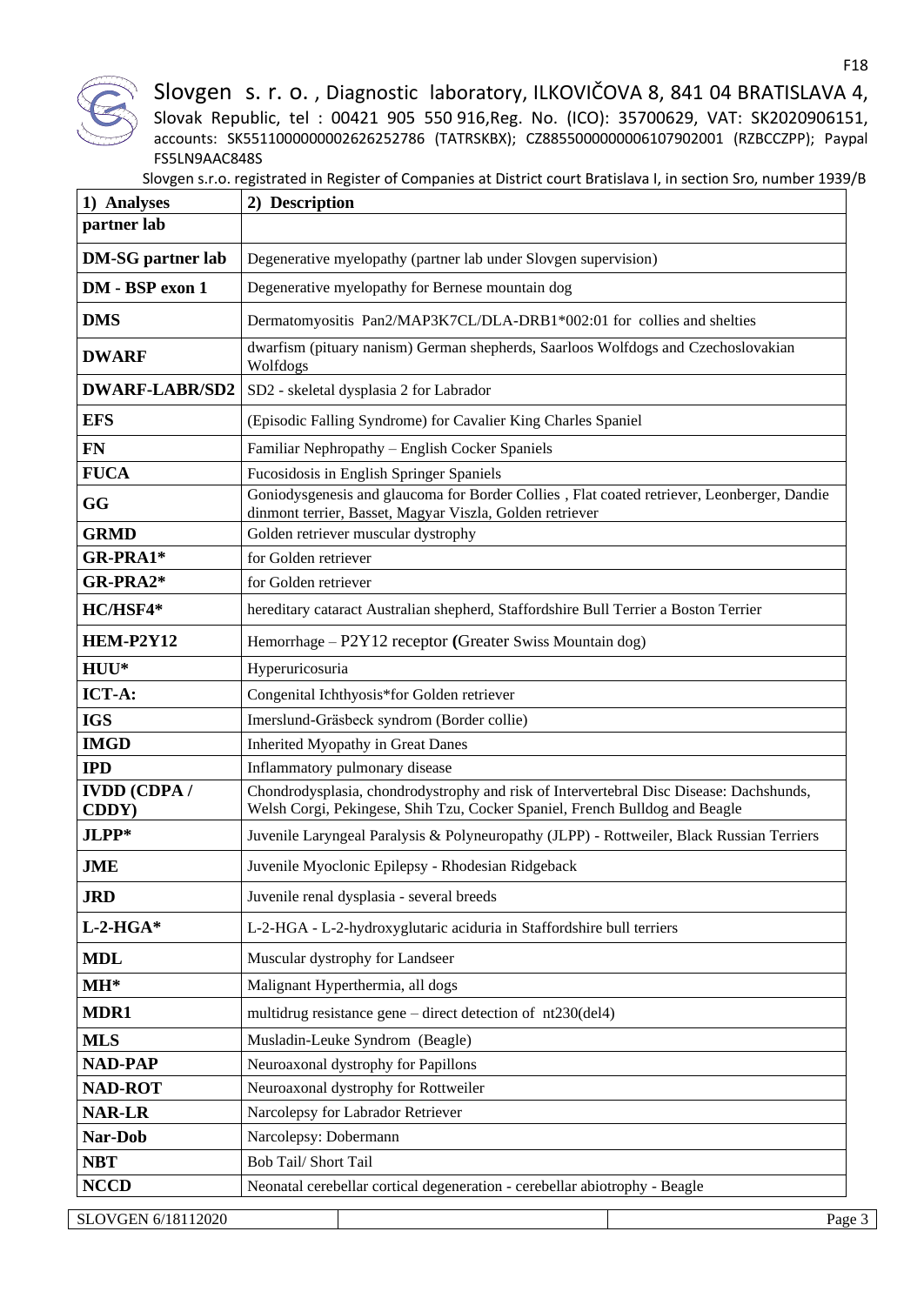

| 1) Analyses                   | 2) Description                                                                                                                                                                                                                                                                                                                                                                       |
|-------------------------------|--------------------------------------------------------------------------------------------------------------------------------------------------------------------------------------------------------------------------------------------------------------------------------------------------------------------------------------------------------------------------------------|
| NCL <sub>5</sub>              | (neuronal ceroid lipofuscinosis - for Border collie                                                                                                                                                                                                                                                                                                                                  |
| <b>NCL</b>                    | (neuronal ceroid lipofuscinosis - for Tibetan Terriers                                                                                                                                                                                                                                                                                                                               |
| NCL6*                         | (neuronal ceroid lipofuscinosis - for Australian Shepherd                                                                                                                                                                                                                                                                                                                            |
| N. can                        | Neospora caninum                                                                                                                                                                                                                                                                                                                                                                     |
| <b>NEWS</b>                   | Neonatal encephalopathy with seizures - Standard Poodle                                                                                                                                                                                                                                                                                                                              |
| $OCA-2$                       | OCA-2 - Spitz - Oculocutaneous albinism type 2                                                                                                                                                                                                                                                                                                                                       |
| <b>OCA-4 Bull</b>             | OCA - Oculocutaneous albinism Bullmastiff (c.1287delC in gene SLC45A2)                                                                                                                                                                                                                                                                                                               |
| <b>OCA-4 Dob</b>              | OCA - Oculocutaneous albinism Doberman (SLC45A2, 4081bp del)                                                                                                                                                                                                                                                                                                                         |
| pap-PRA1                      | progressive retinal atrophy - for Pappilons, Phalens                                                                                                                                                                                                                                                                                                                                 |
| PK-BEAG                       | Deficiency of pyruvate kinase for Beagle                                                                                                                                                                                                                                                                                                                                             |
| PK-LABR                       | Deficiency of pyruvate kinase for Labrador retriever                                                                                                                                                                                                                                                                                                                                 |
| <b>PK-MOPS</b>                | Deficiency of pyruvate kinase for Pug (Mops)                                                                                                                                                                                                                                                                                                                                         |
| <b>PK-WHWT</b>                | Deficiency of pyruvate kinase for Cairn Terrier and West Highland White Terrier                                                                                                                                                                                                                                                                                                      |
| <b>PLL</b>                    | Primary lens luxation                                                                                                                                                                                                                                                                                                                                                                |
| PRA1-GR*                      | Progressive retinal atrophy for Golden retriever = $\text{GR-PAR1*}$                                                                                                                                                                                                                                                                                                                 |
| PRA2-GR*                      | Progressive retinal atrophy for Golden retriever = $GR-PRA2*$                                                                                                                                                                                                                                                                                                                        |
| PRA-cord1                     | Progressive retinal atrophy for Standard wire-haired dachshunds, miniature long-haired<br>dachshunds, English springer spaniels and pit bull terriers                                                                                                                                                                                                                                |
| PRA-cord2                     | Progressive retinal atrophy for standard wire-haired dachshunds                                                                                                                                                                                                                                                                                                                      |
| <b>PRA-prcd</b>               | Progressive retinal atrophy for several breeds                                                                                                                                                                                                                                                                                                                                       |
| PRA-rcd2                      | Progressive retinal atrophy for Collie                                                                                                                                                                                                                                                                                                                                               |
| PRA-rcd3                      | Progressive retinal atrophy for Cardigan Welsh Corgi                                                                                                                                                                                                                                                                                                                                 |
| PRA-rcd4*                     | Progressive retinal atrophy for Terriers, Setters etc.                                                                                                                                                                                                                                                                                                                               |
| <b>PRA-shet</b>               | Progressive retinal atrophy for Sheltie (CNGA1)                                                                                                                                                                                                                                                                                                                                      |
| <b>Raine Syndrome</b><br>(DH) | Raine syndrome - Dental Hypomineralization for Border Collie                                                                                                                                                                                                                                                                                                                         |
| <b>SD2 - Dwarf LABR</b>       | SD2 - skeletal dysplasia 2 - Dwarf for Labrador                                                                                                                                                                                                                                                                                                                                      |
| SDCA1                         | SDCA1 -Spongy cerebellar degeneration with cerebellar ataxia (Belgian shepherds – malinois)                                                                                                                                                                                                                                                                                          |
| SDCA <sub>2</sub>             | SDCA2 -Spongy cerebellar degeneration with cerebellar ataxia (Belgian shepherds – malinois)                                                                                                                                                                                                                                                                                          |
| <b>SN</b>                     | Sensory neuropathy for Border Collie                                                                                                                                                                                                                                                                                                                                                 |
| <b>TNS</b>                    | (Trapped Neutrophil Syndrome – for Border collie)                                                                                                                                                                                                                                                                                                                                    |
| T. gondii                     | Toxoplasma gondii                                                                                                                                                                                                                                                                                                                                                                    |
| <b>VDEG</b>                   | Van den Ende-Gupta syndrome in Wire Fox Terrier                                                                                                                                                                                                                                                                                                                                      |
| vWDI                          | von Willebrand disease for several breed Basethound, Bernese mountain dog, Coton de Tulear,<br>Dachshund (standard, mini), Doberman pinscher, Drentsche Patrijschond, German Shepherd,<br>Golden retriever, Goldendoodle, Keeshound, Kerry blue terrier, Labradoodle, Manchester<br>terrier, Miniature Schnauzer, Papillion, Poodle, Rotttweiler, Stabyhoun, Welsh Corgi<br>Pembroke |
| vWDII                         | von Willebrand disease for German Shorthaired Pointers, German Wirehaired Pointers and<br>Collies                                                                                                                                                                                                                                                                                    |
| <b>vWDIII</b>                 | von Willebrand disease for Shetland Sheepdog                                                                                                                                                                                                                                                                                                                                         |
| XL-PRA1                       | Progressive retinal atrophy for Siberian husky, Samoyed                                                                                                                                                                                                                                                                                                                              |
| XL-PRA2                       | Progressive retinal atrophy for Miniature Schnauzer                                                                                                                                                                                                                                                                                                                                  |